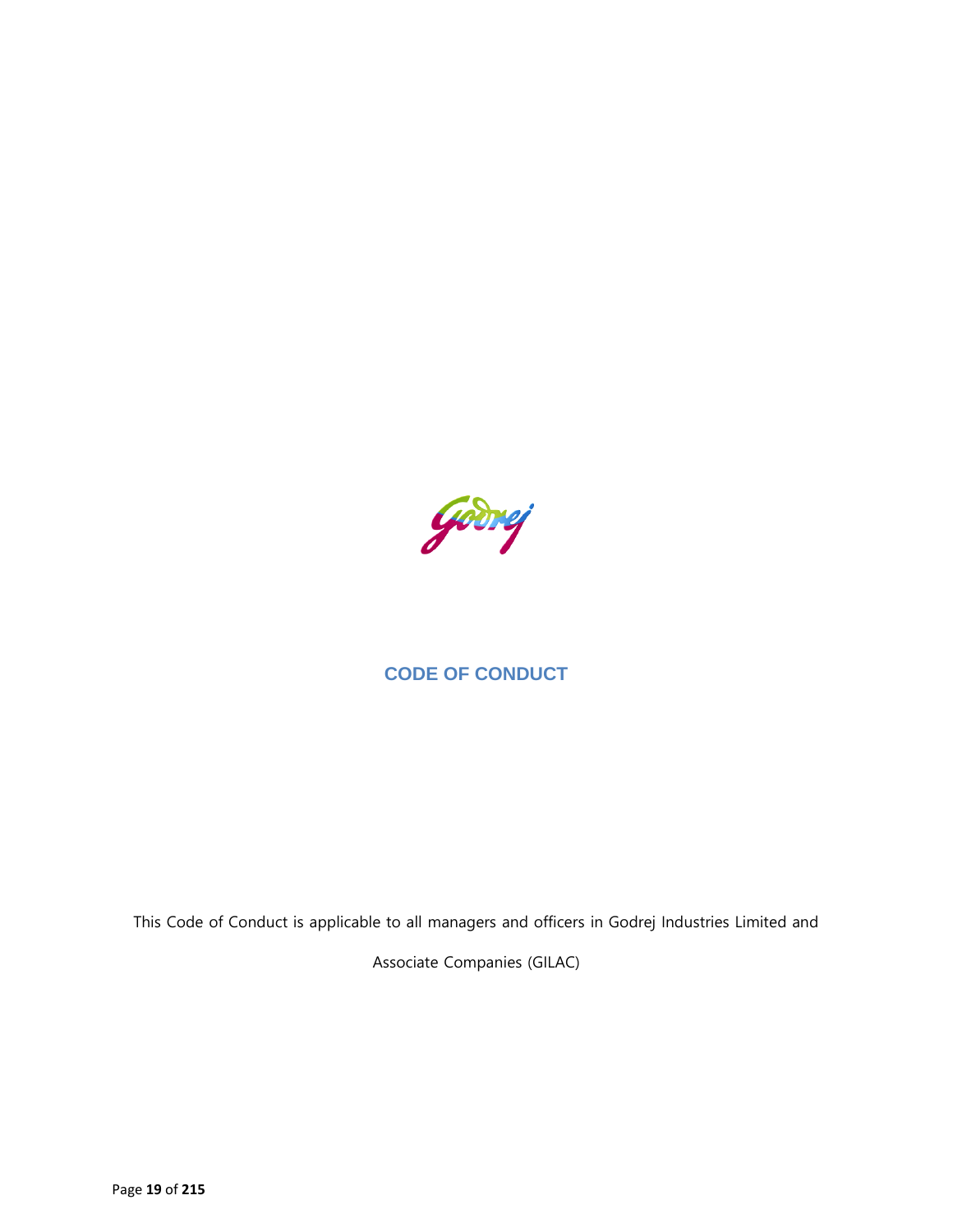# **A MESSAGE FROM OUR CHAIRMAN**

Godrej has been associated with a signature commitment to trust, integrity, quality and humility for over a hundred years now. This is what distinguishes our successes, as we draw from our strengths and adapt, in synch with the changing times.

It is imperative that we continue to earn and value the trust and respect of our colleagues, customers, suppliers, shareholders and other members of the communities that we are a part of. The Godrej Code of Conduct outlines our Business Principles and how they apply to each of us.

I encourage you to adhere to these principles in both spirit and practice as you lead Godrej into the future.

 $t = \rho \theta$ 

**Adi Godrej Chairman, Godrej Group**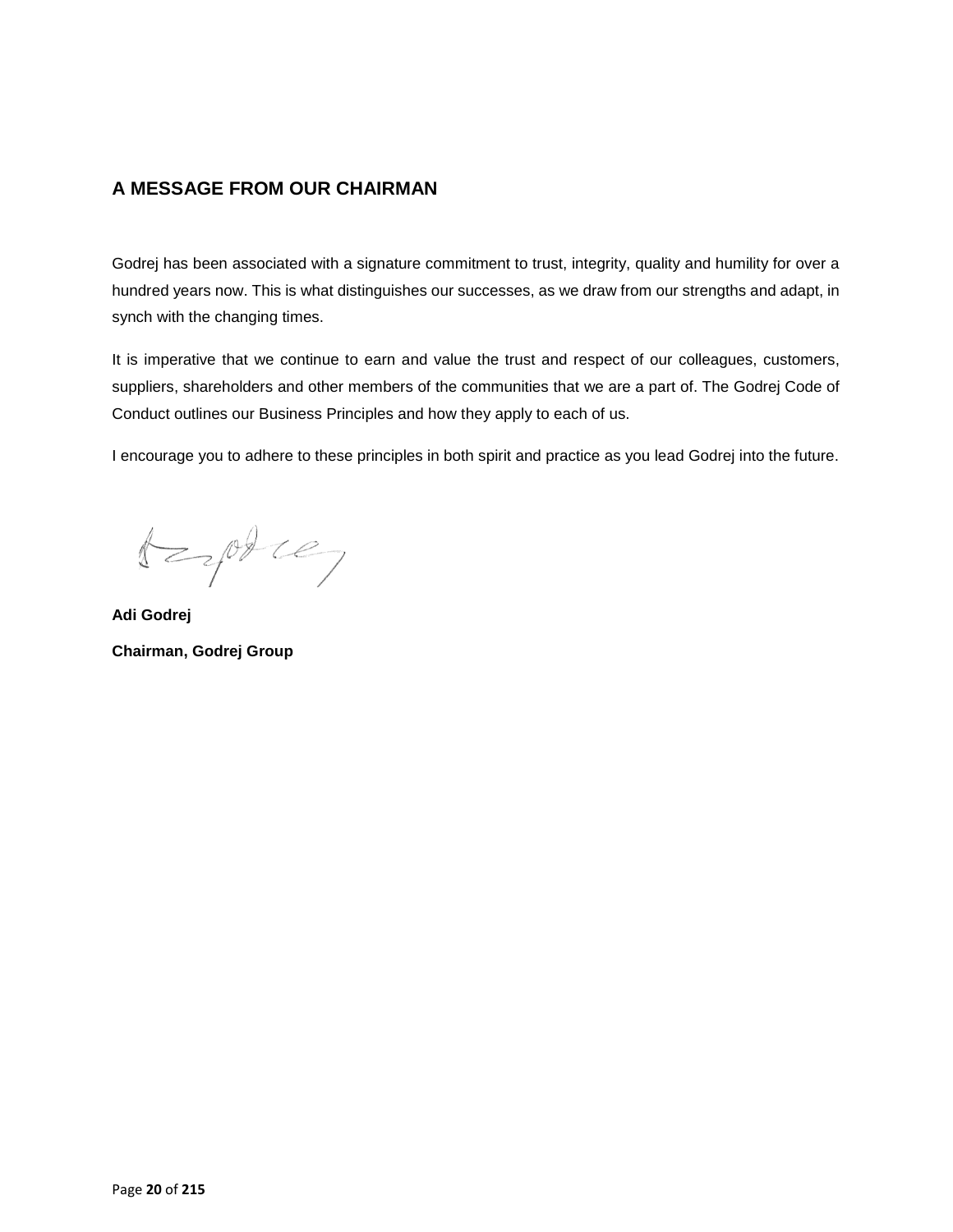# **AN EXECUTIVE SUMMARY OF OUR BUSINESS PRINCIPLES**

### **Communication and Public Relations**

We value our relationship with the media and the public at large and do our best to provide full and prompt disclosure of all appropriate information and events.

#### **Compliance with the law**

We comply with all domestic and international laws, rules, regulations, and statutory requirements applicable to our business and the countries where we operate.

### **Confidentiality and Non Compete**

We protect confidential company information from unauthorized disclosure. Any necessary and authorized sharing of this information will be limited to those who have a legitimate need to be kept informed. We will not engage with any company, firm, individual or business which competes with the business of Godrej for a period of one year after leaving the services of the company.

#### **Customers**

We are a customer centric company and greatly value the trust, satisfaction and loyalty of our customers across the world. Our primary focus is on delighting our customers, both external and internal.

#### **Diversity and Anti-Discrimination**

We recognize merit and perseverance and encourage diversity in our company. We do not tolerate any form of discrimination on the basis of colour, gender, race, caste, age, marital status, sexual orientation or disability and will allow for equal opportunities for all team members.

### **Good and Green**

We are a socially responsible i.e. good and green company. We identify shared value opportunities, which imply addressing social and environmental problems, while at the same time strengthening our drivers of competitiveness.

### **Individual Conduct**

We take initiative, strive to learn and improve and be emotionally and socially aware.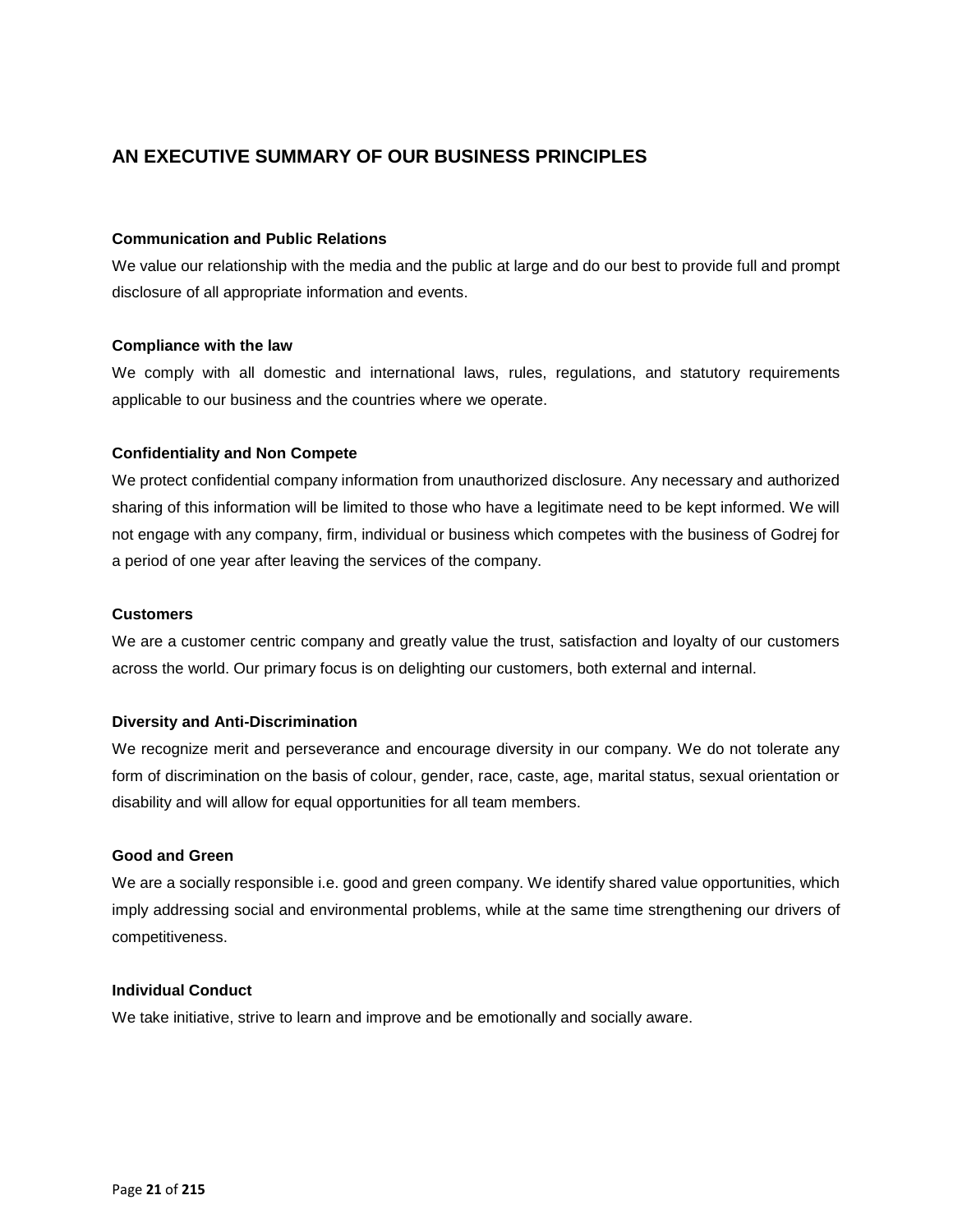# **Integrity**

We uphold integrity in all our interactions and associations both within the company and also with external stakeholders, be it with regard to financial or intellectual or any other issue.

# **Quality**

We deliver high quality products and services to delight our customers and continuously explore new ways of improving our offerings.

# **Safety and Health**

We remain committed to protecting and building a safe and healthy workplace.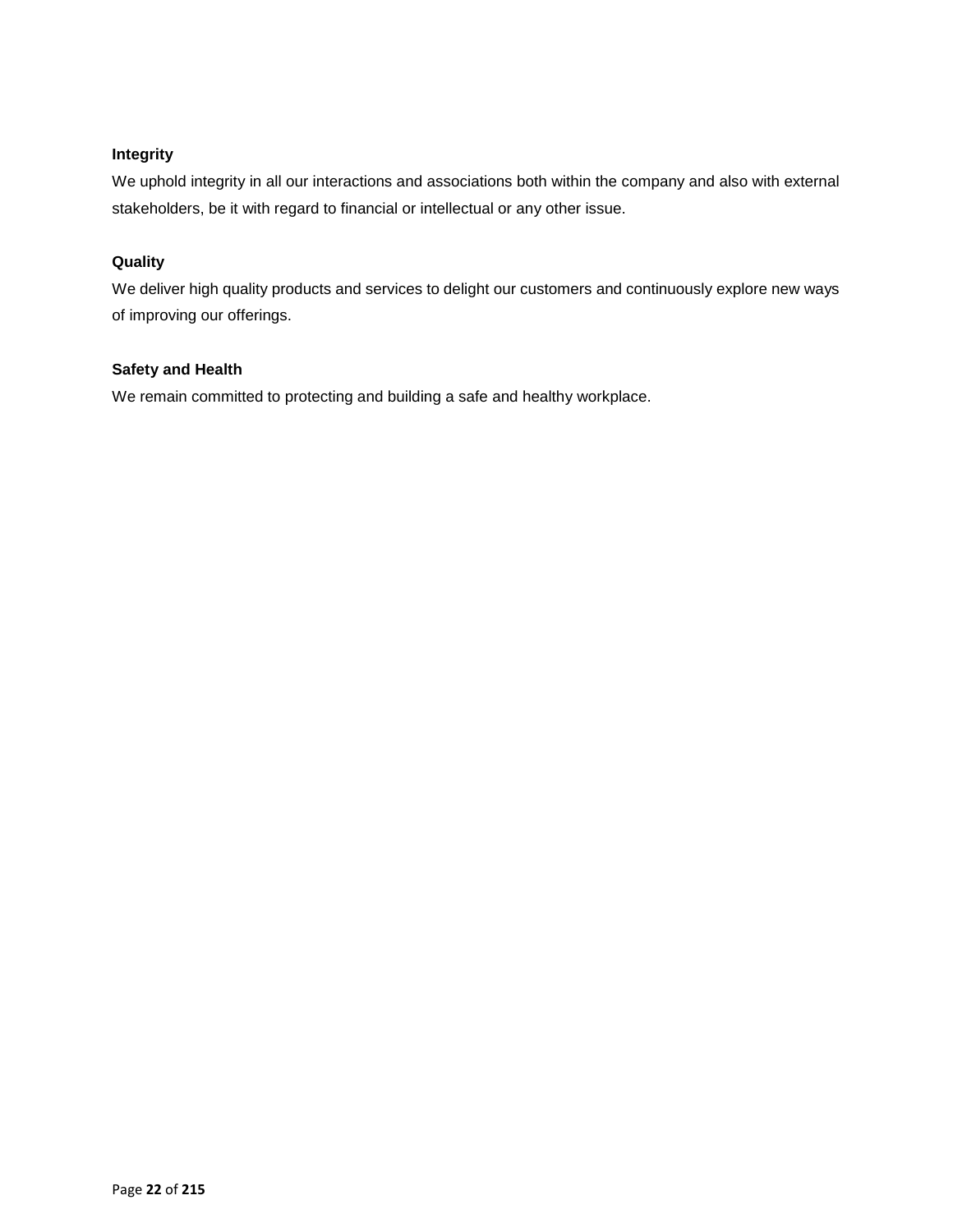# **COMMUNICATION AND PUBLIC RELATIONS**

*We value our relationship with the media and the public at large and do our best to provide full and prompt disclosure of all appropriate information and events.*

Effective communication with the media is critical to the Godrej Group's long term public image and to promote continued public support for the Group in the event of any crisis. Effective media relations best serve the Group by informing the public of what we do for them, promoting the Group's achievements, activities and events of significance, expanding the general visibility of the Group, ensuring that accurate information is conveyed to the public regarding incidents and issues of a controversial nature.

Team members, unless otherwise authorized, are not expected to communicate directly with the media. However, should such an interaction be totally unavoidable, it is best not to give personal views, opinions or speculation or to provide information on matters falling outside your direct knowledge, involvement and responsibility. In particular, you should avoid discussing matters of policy, legislation, personnel actions or official investigations on any matter, unless specifically authorized. To ensure that communication is properly coordinated, you need to report any media query which you may receive to your line manager, as soon as practical. On matters of particular public interest or sensitivity, please simultaneously inform the Corporate Communications Department as well.

The guidelines mentioned here are applicable to any form of social media as well, such as Facebook, Orkut, Twitter, blogs and other similar platforms, as well as media sent over mobile telephone systems, such as SMS communications.

- If the media approaches you for news or comments, politely direct the caller to your Company Spokesperson or to Corporate Communications (please refer to the Media Policy for the list of Group and Company Spokespersons)
- Give the name and contact numbers of your Company Spokesperson or the Corporate Communications Department to the media person. It is best to leave the answers to the spokesperson or to Corporate Communications rather than making comments without consultation.
- Do not give any commitment for any material or information to any media person
- At any informal/ social/formal gathering try to keep the conversation around non-business subjects and deal with any business query in the above mentioned manner
- Please refer to the Media Policy for further details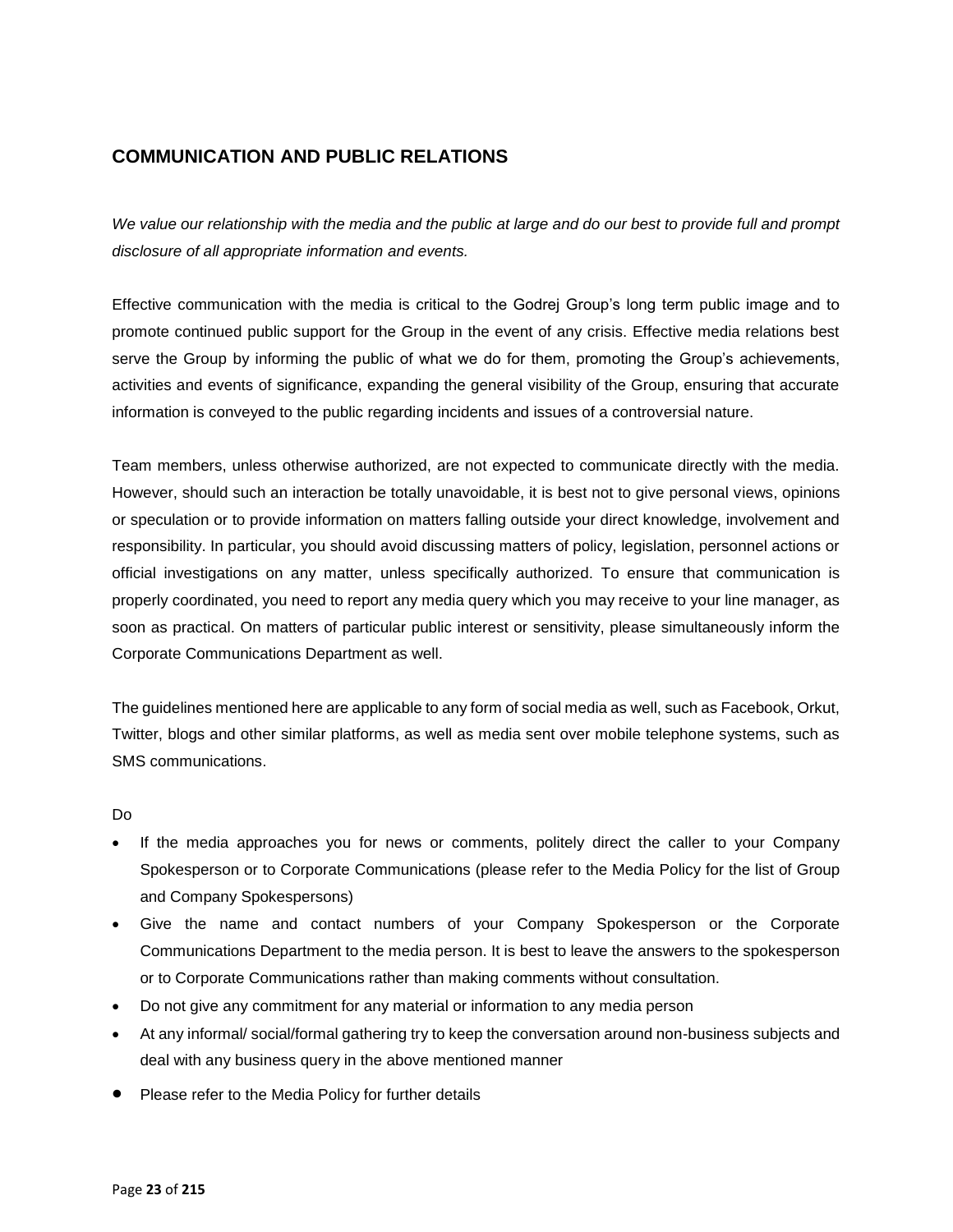# **COMPLIANCE WITH THE LAW**

*We comply with all domestic and international laws, rules, regulations, and statutory requirements applicable to our business and the countries where we operate.* 

It is the responsibility of each Godrej team member to be aware of and familiarize themselves with the rules, regulations and statutory requirements relevant to their job, location and environment. You must avoid any activities which could result in you or the company getting involved in unlawful practices.

Godrej Industries Limited and Associate Companies (GILAC) also subscribes to the Confederation of Indian Industry (CII)<sup>2</sup> Code of Business Ethics.

Do

- Familiarize yourself thoroughly with all rules, regulations and statutory requirements relevant to your company, job, location and environment
- Check with your line manager or Legal Department, should you have any queries regarding the rules or statutory regulations relevant to your scope of work

 $\overline{\phantom{a}}$ 

<sup>&</sup>lt;sup>2</sup>CII works to create and sustain an environment conducive to the growth of industry in India, partnering with industry and government alike through advisory and consultative processes. You can read more about them at [www.ciionline.org.](http://www.ciionline.org/)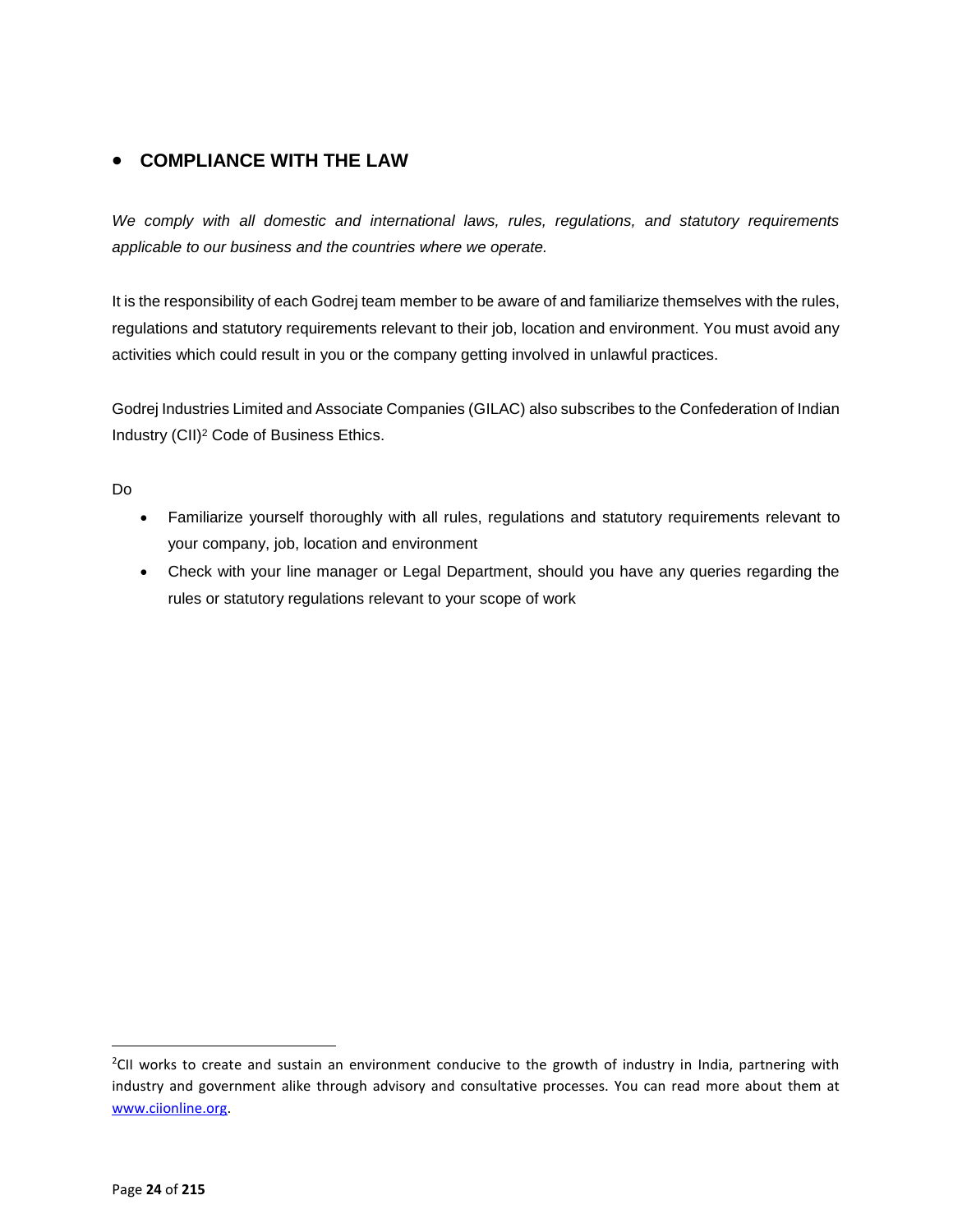# **CONFIDENTIALITY AND NON COMPETE**

*We will protect confidential company information from unauthorized disclosure. Any necessary and authorized sharing of this information will be limited to those who have a legitimate need to be kept informed. We will not engage directly or indirectly with any company, firm, individual or business which competes with the business of the company for a period of one year after leaving the services of the company.*

All team members are expected to protect the confidentiality of all information handled by the company. Company documents and records often contain confidential business information and it is critical that this information is not disclosed to any third party. Team members shall not during their employment with the company, or afterwards:

- disclose to anyone (except someone authorized by the company or as required by their duties under the employment agreement or by law) or
- use for their purpose or for any other purposes other than those of the company or
- cause any authorized disclosure, through failure to exercise due care and diligence or otherwise of any confidential information of the company or any affiliated company, in particular relating to its processes, formulae, specifications, research and development projects, services, dealers, distributors, retailers, agents, suppliers, customers or any other trade secrets.

You are expected to hand over to the company on request at any time, and on resignation or termination of employment, all documents and electronic data records, including copies, made or received by you for the company and all other material containing confidential information of the company or any affiliated company. No such copies or data should be removed from company premises or stored on personal devices.

## **Sharing confidential information**

Within the company, you should share confidential information only with those who have a legitimate need to be kept informed. You are required to maintain and protect the confidentiality of information handled by the company and other proprietary or confidential information even after cessation of employment with the company.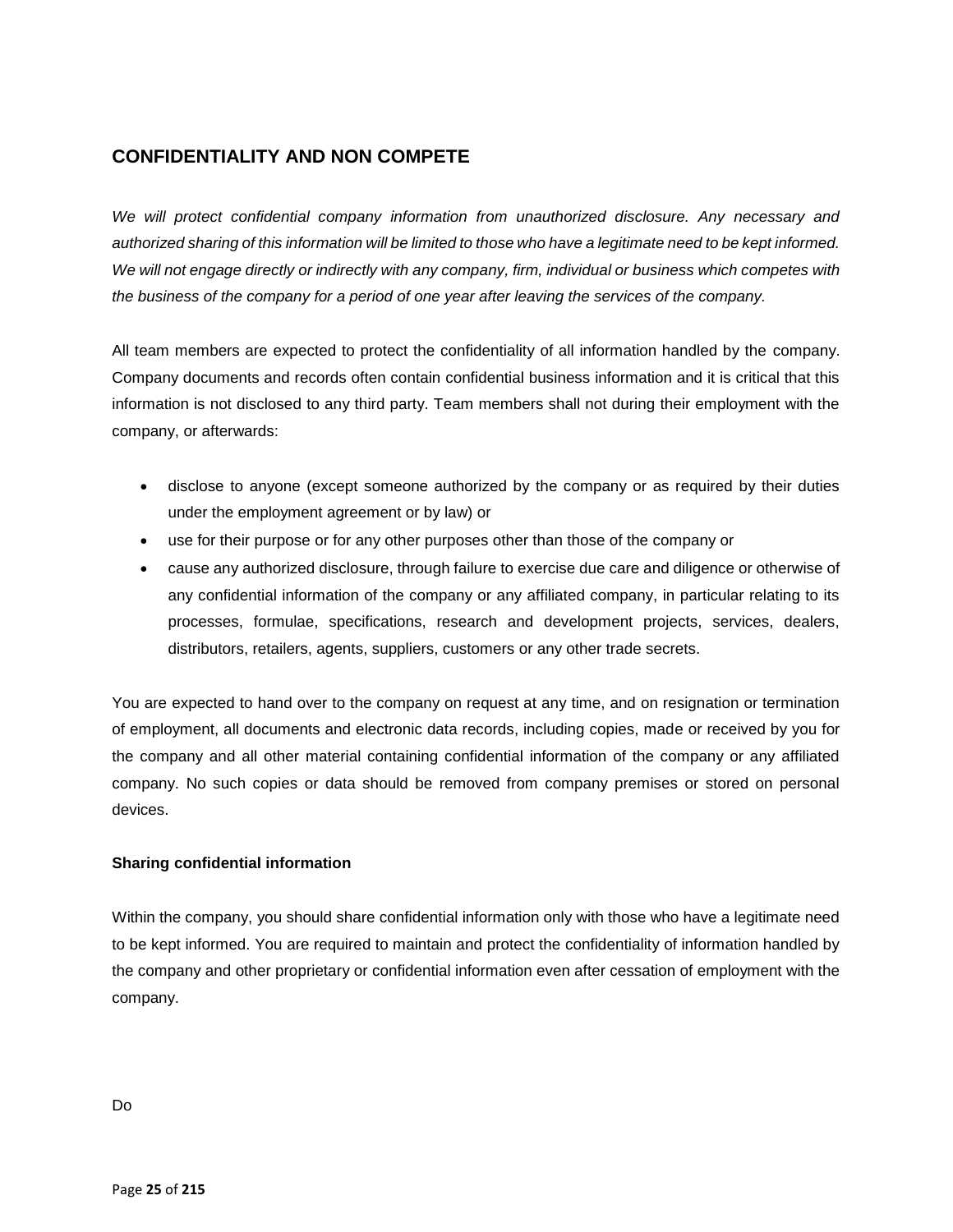- Ensure that you share confidential information only with people who are authorized to have access to it
- Check that there is a written agreement in place with any third party to protect confidentiality
- In case of any doubt regarding possible disclosure of sensitive information to a third party, consult your line manager prior to any transmission of information.

## **Interaction with competitors' team members**

You should take precautions to avoid inadvertent or inappropriate disclosure of confidential or privileged information, records or documents. In particular, you should not have any business-related communication with competitors' team members without the prior approval of your Business Head. Competitors' team members should not be permitted on the company premises without the permission of the concerned Business Head with regard to the subject, timing and venue of the discussion.

### **Insider Trading**

You are not allowed to use unpublished price sensitive information to deal in the company's securities or provide such information to others who may deal in these.

Do

• Familiarize yourself with the Prevention of Insider Trading Policy Code of Conduct in case you have access to this information

## **Email and Information Technology (IT) Systems**

You should also protect and maintain the confidentiality and integrity of information used to access our systems. The company's email and IT systems are the property of the company and are expected to be used primarily for job related communications. No inappropriate websites should be accessed from work or work issued email and IT systems and nor should they be used as a means for any inappropriate or offensive communication. Although you have an individual password to access the system, the company reserves the right to access your email account, if required.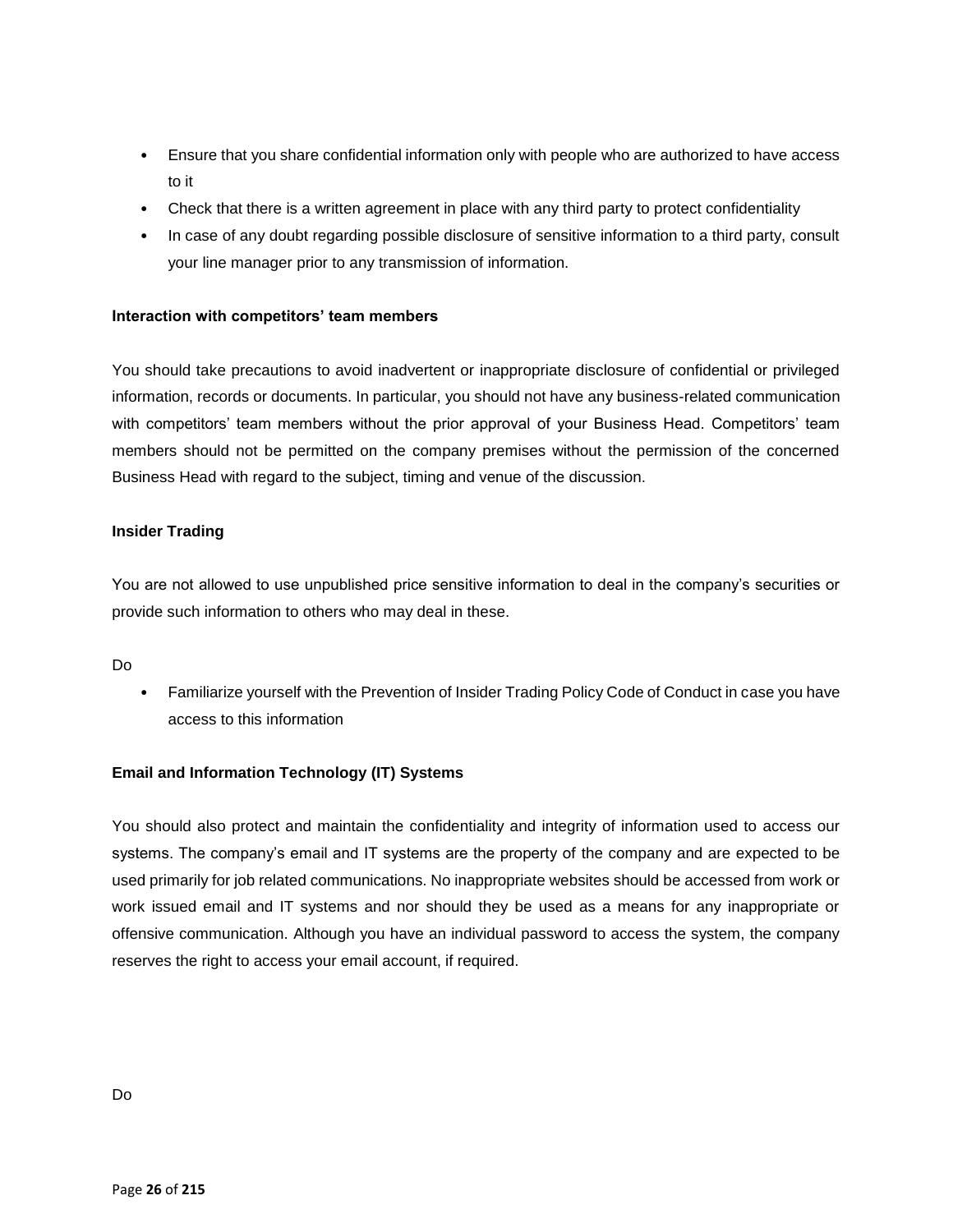- Keep your passwords and other personal security codes strictly confidential
- Contact your IT Department if you find a breach and reset all passwords and codes immediately

### **Non Compete**

You will not engage yourself with any company, firm and or individual in any business which competes with the business of Godrej (this refers to the business unit which you are working for) for a period of one year after you leave the services of the company.

### **Conflict of Interest**

You should not engage in any business, financial or otherwise, outside your job and are required to obtain prior permission before taking up any activity which would require your involvement during work hours or for which you will receive remuneration. You must ensure that any such assignment does not adversely affect your work at Godrej or detrimentally conflict with the interest of the company.

You must share information with your HR Team, regarding your interests in or employment of any close relatives in competitor companies, or customers and suppliers of any of the Godrej Group companies.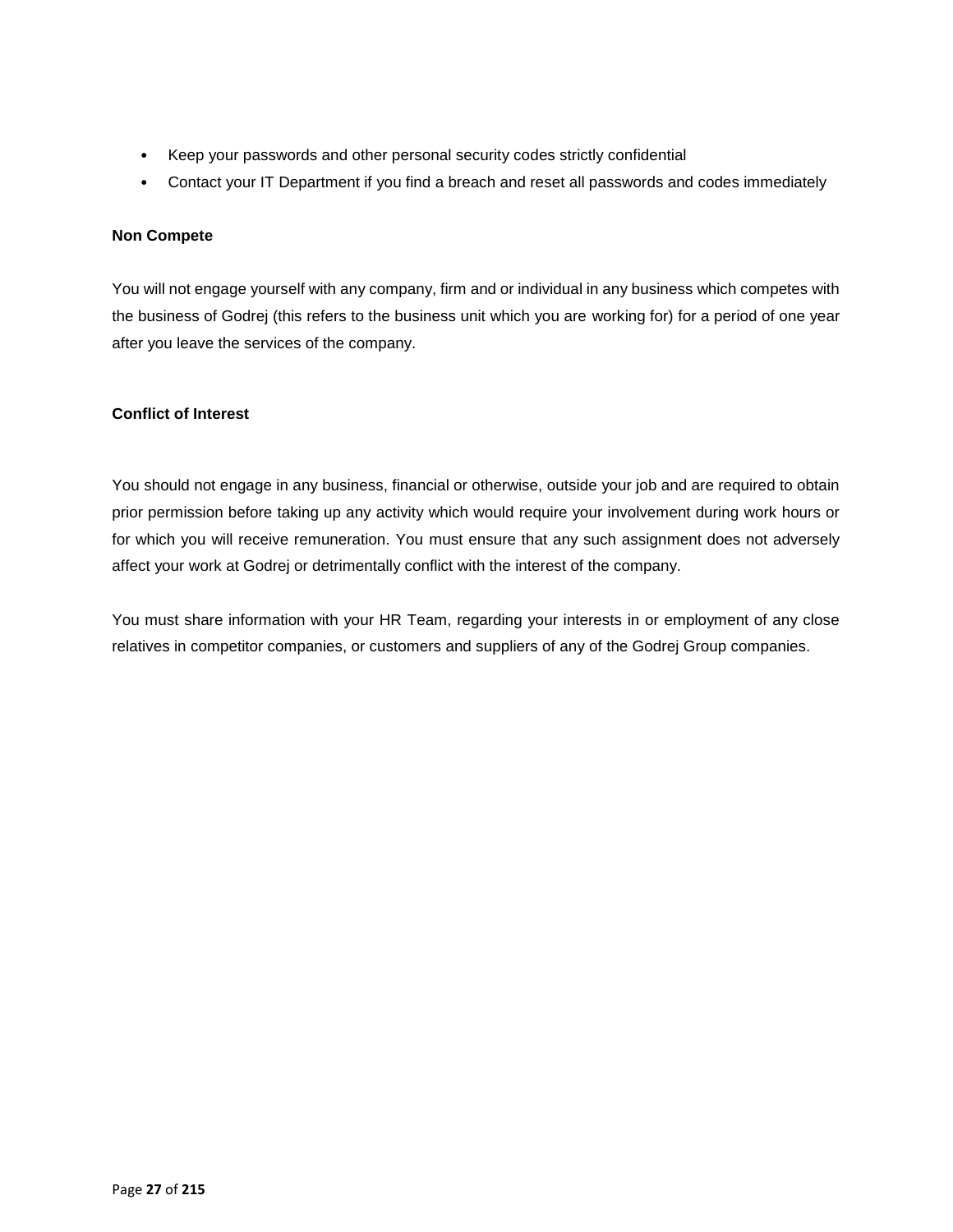# **CUSTOMERS**

*We are a customer centric company and greatly value the trust, satisfaction and loyalty of our customers across the world. Our primary focus is delighting our customers, both external and internal.* 

Godrej is a customer-oriented organization and we expect all our team members to be customer-focused in their approach. The success of our company depends on the trust, satisfaction and loyalty of our customers and our aim is to delight. As an ambassador of the company, you must necessarily ensure that customer needs are satisfied and that our products and services offer value to the customer.

Your customer focus should not only extend to external customers alone, but include internal customers as well. We firmly believe that external customer satisfaction can be attained only if internal customers' needs and reasonable expectations are met and you are strongly encouraged to act in accordance with this principle.

- Ensure that customer delight is a priority for you this relates to both product and service delivery, as well as engagements and interactions within the company
- Direct all customer complaints to the concerned department or person so that they can be responded to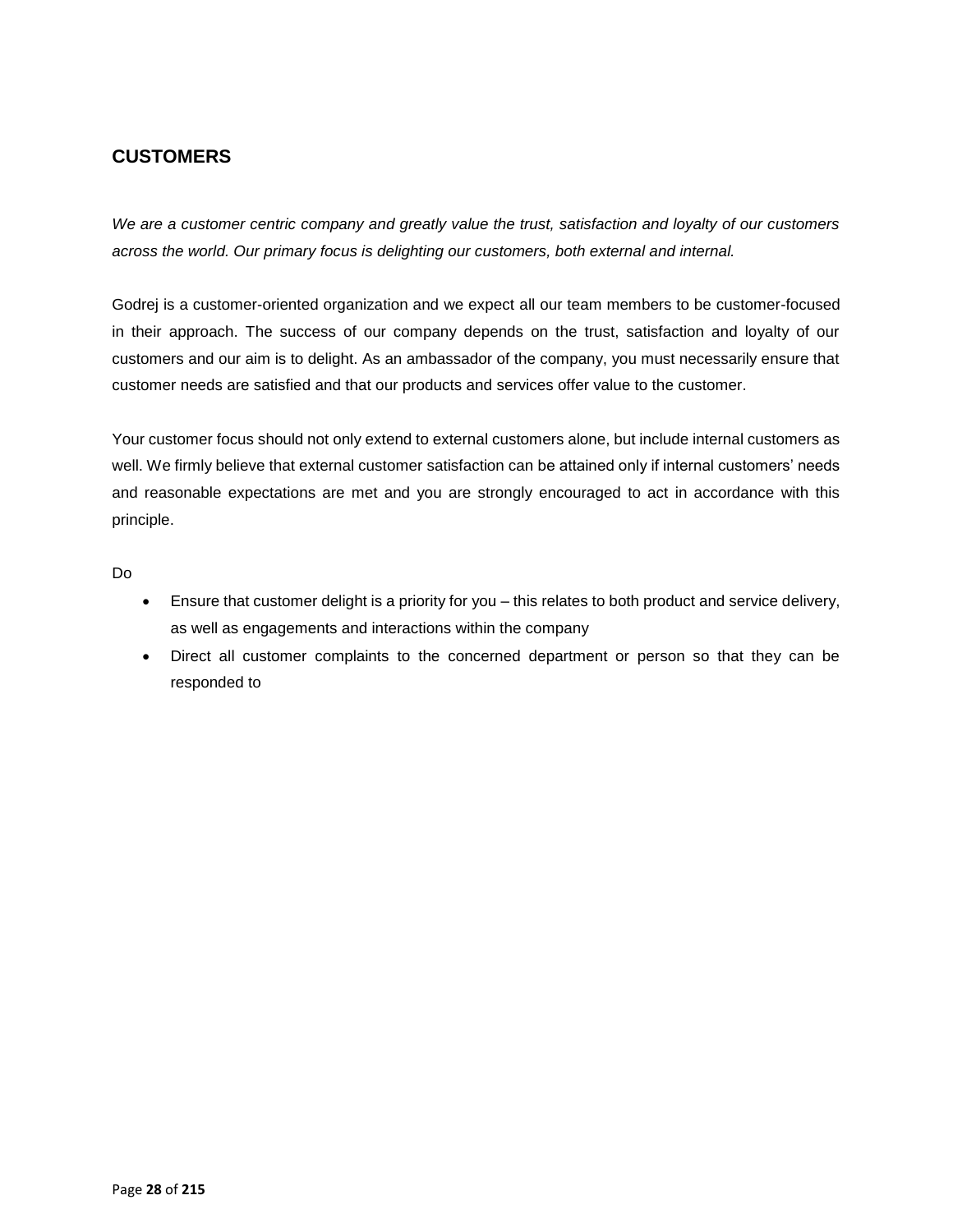# **DIVERSITY AND ANTI-DISCRIMINATION**

*We recognize merit and perseverance and encourage diversity in our company. We do not tolerate any form of discrimination on the basis of colour, gender, race, caste, nationality, age, marital status, sexual orientation or disability and will allow for equal opportunities for all team members.*

## **Diversity and Equal Opportunities**

We value diversity within the Godrej Group and are committed to offering equal opportunities in employment. We will not discriminate against any team member or applicant for employment on the basis of nationality, race, colour, religion, caste, gender, gender identity/expression, sexual orientation, disability, age, or marital status. GILAC also subscribes to the CII-ASSOCHAM Code of Conduct for Affirmative Action.

Nisaba Godrej [\(nisa@godrejinds.com\)](mailto:nisa@godrejinds.com) serves as the Diversity Ombudsman for our team members and will seek to resolve any complaints or queries which are raised in relation to this.

Do

- All employment-related decisions should be free from discrimination and be determined by merit. You should make it a point to ensure this, especially if you are managing related activities.
- Ensure that none of your actions or comments could be open to misinterpretation as discriminatory
- Report any concerns which you might have to the Diversity Ombudsman
- You can refer to the Workplace Diversity Policy for further details

## **Prevention of Sexual Harassment**

We are committed to creating and maintaining an atmosphere in which our team members can work together, without fear of sexual harassment, exploitation or intimidation ('Sexual Harassment' is defined as unwelcome sexual advances, requests for sexual favours and other verbal, non verbal or physical conduct of a sexual nature).

Every team member should be aware that the Godrej Group is strongly opposed to sexual harassment and that such behaviour is prohibited both by law and the Group policy. We will take all necessary action(s) required to prevent, correct and if necessary, discipline behaviour which violates this policy.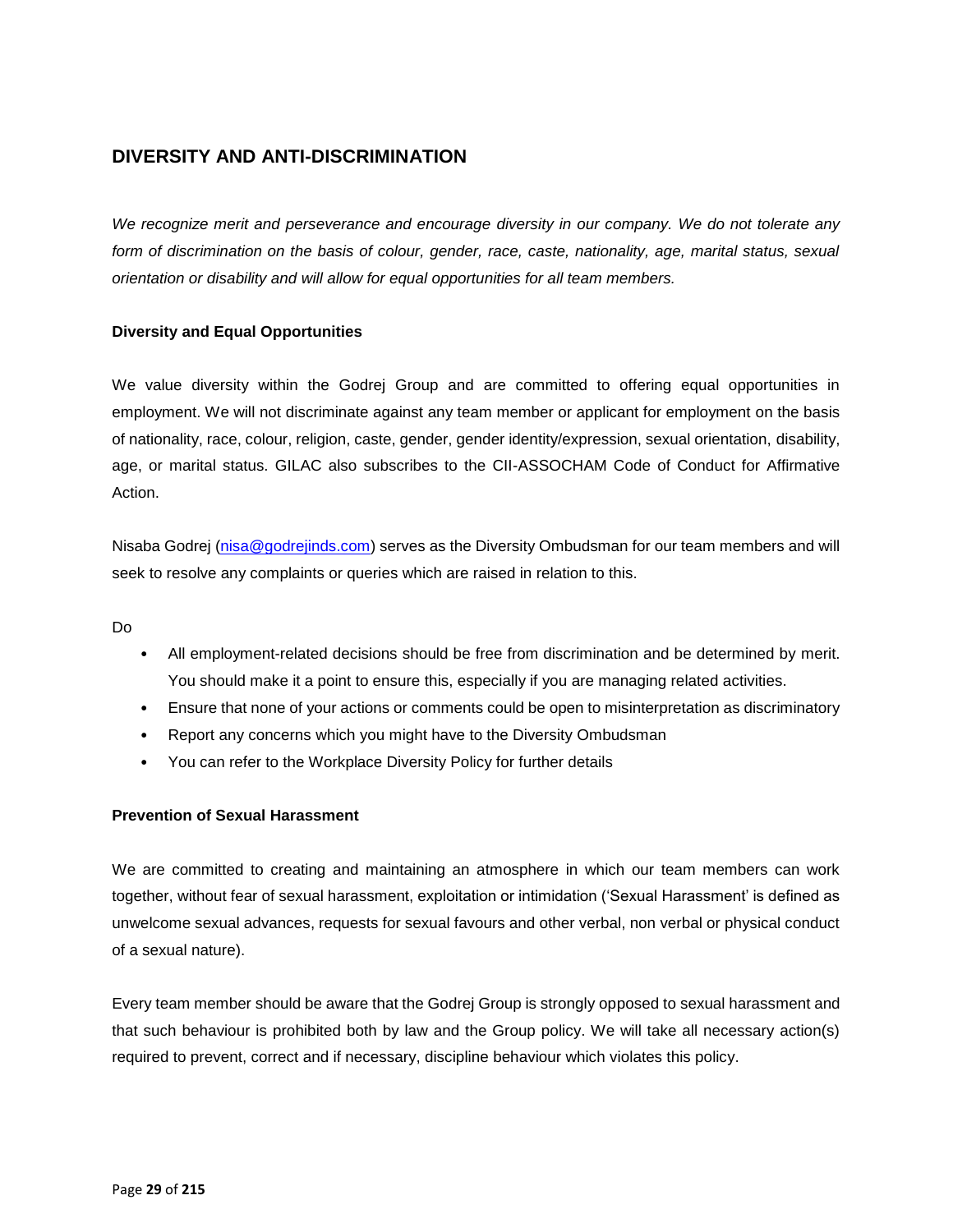All complaints should be registered with the Complaints Committee, led by Tanya Dubash [\(ta.dubash@godrejinds.com\)](mailto:ta.dubash@godrejinds.com), which will initiate the investigation and take suitable disciplinary action.

- Report any concerns which you might have to the Complaints Committee
- You can refer to the Prevention of Sexual Harassment Policy for further details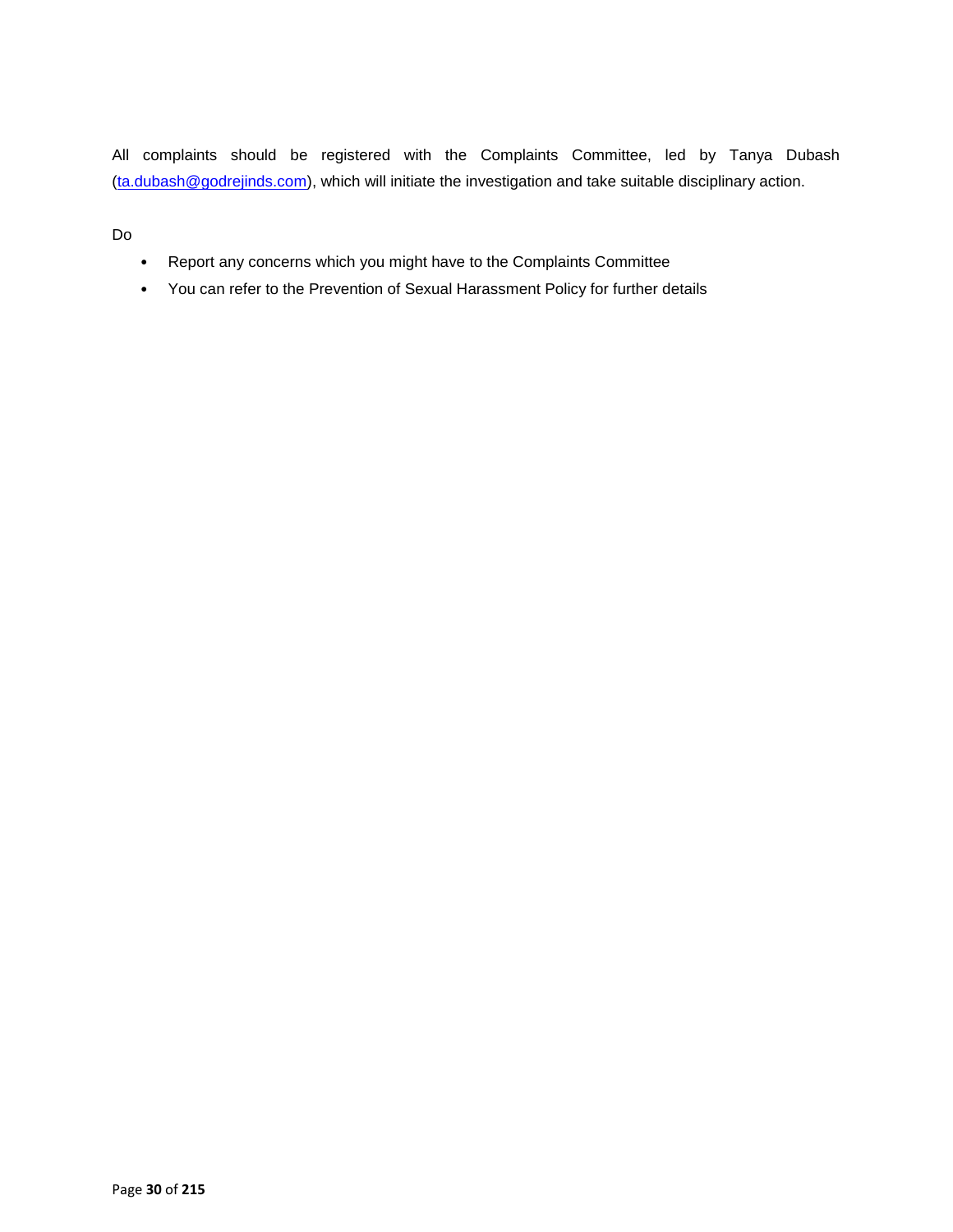# **GOOD AND GREEN**

*We are a socially responsible i.e. good and green company. We identify shared value opportunities, which imply addressing social and environmental problems, while at the same time strengthening our drivers of competitiveness.*

We are committed to meaningfully adding value to the community and the environment. Our social responsibility initiative, 'Godrej Good and Green', is driven by the desire to identify shared value opportunities, which implies addressing social and environmental problems while at the same time strengthening our drivers of competitiveness.

The three main categories of focus address either the needs of the underserved population or environmental issues:

- Enhancing employability
- Creating a greener India
- Innovating for good and green products (defined as products that either addressed a need for the most underserved population or were environmentally better)

Do

• Familiarize yourself with the environmental laws, regulations and policies related to your job Explore opportunities for conservation and other environmental considerations at your workplace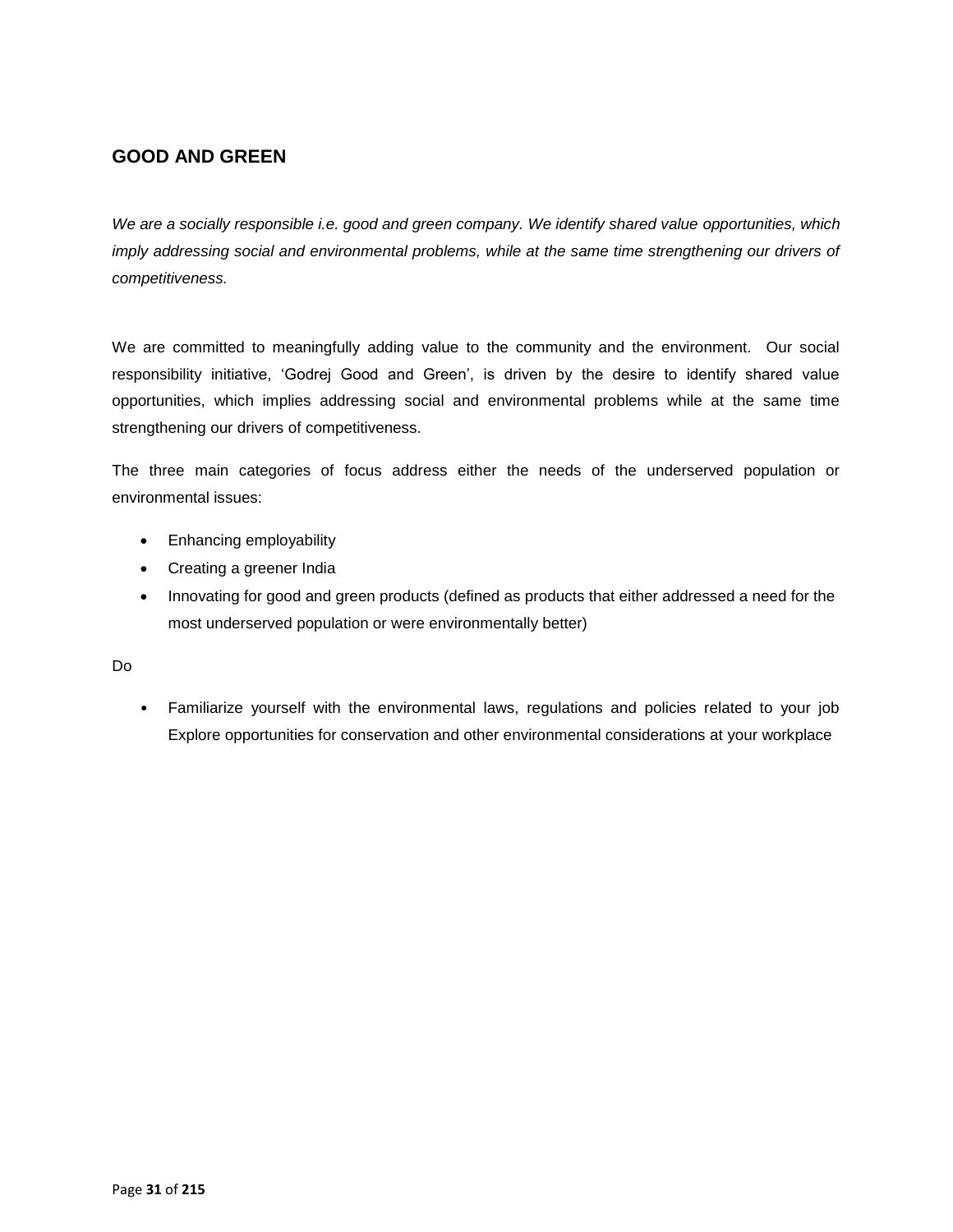# **INDIVIDUAL CONDUCT**

*We take initiative, strive to learn and improve and be emotionally and socially aware.*

As a Godrej team member, you are expected to uphold the following principles while interacting with colleagues, business partners and suppliers:

# **Initiative**

You are expected to be very dedicated to your work and show a high level of energy and 'can do' attitude on the job. It is important that you take personal accountability for making things happen.

### **Hunger to Learn and Improve**

Being humble and learning how to assign and share credit is a must. You should also be committed to taking on responsibility for self-development and exhibit a strong desire to learn and grow.

### **Emotional and Social Awareness**

You must make sound judgments in difficult and ambiguous situations, have the maturity to learn from successes and failures and the courage to reflect and act on them. It is important that you understand our company and its networks and be able to influence people and decisions.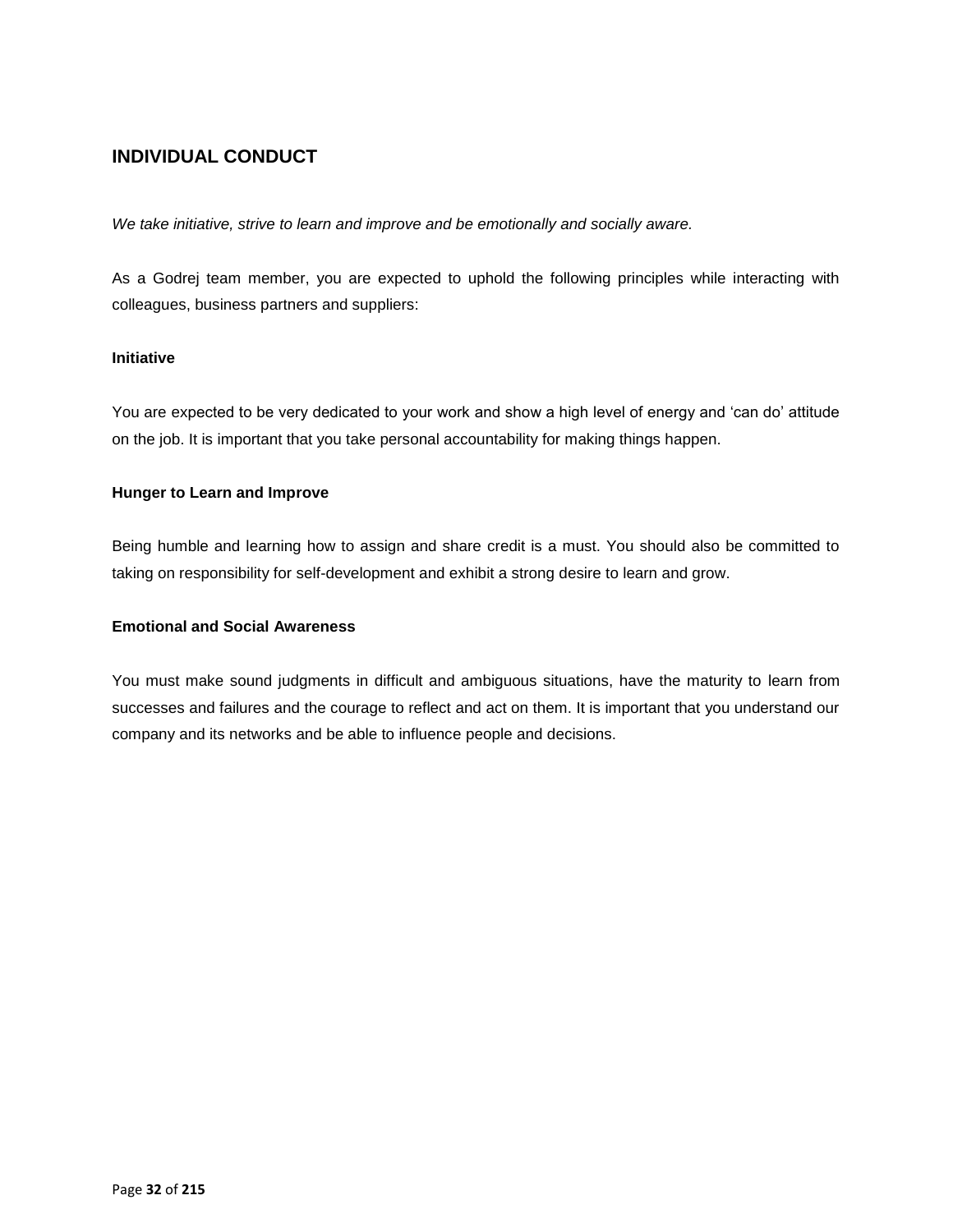# **INTEGRITY**

*We will uphold integrity in all our interactions and associations both within the company and also with external stakeholders, be it with regard to financial or intellectual or any other related issues.*

You are expected to act with honesty, integrity and fairness in your dealings both internally and externally.

### **Bribery, payment of gifts and offering entertainment**

Any form of bribery, including improper offers of payments or gifts is strictly prohibited. You should avoid any contracts that might lead to, or suggest, a conflict of interest between personal activities and the business and should not have any non-official cash, cheque, loans or other similar transactions under any circumstance with customers, vendors or third parties. You should be careful while handing out payments or gifts or offering entertainment and not give nor accept (directly or indirectly) hospitality, gifts or donations that are intended for the purpose of obtaining business or might appear to incur an obligation.

Do

- Always check with your line manager before giving or accepting any payments, gifts or entertainment in case you are unsure of whether it conforms to the company's policy or not
- This could extend to charitable donations as well, if they are or could be construed to have been made to aid a possible advantage
- You should pay special attention to any gift or entertainment which is meant for a government team member or public official
- You may accept and offer nominal gifts which are customarily given and are of commemorative nature for special events
- If a gift of value greater than the equivalent of five thousand rupees has to be given, for any compelling reason, you should get this sanctioned by your Business Head. You could also use corporate gifts which are introduced for this purpose.

## **Recording financial transactions**

Financial integrity is paramount to our reputation and credibility as a company. If your job involves or is related to the financial recording of transactions, make sure that you are fully familiar with all the company policies and procedures that apply to this.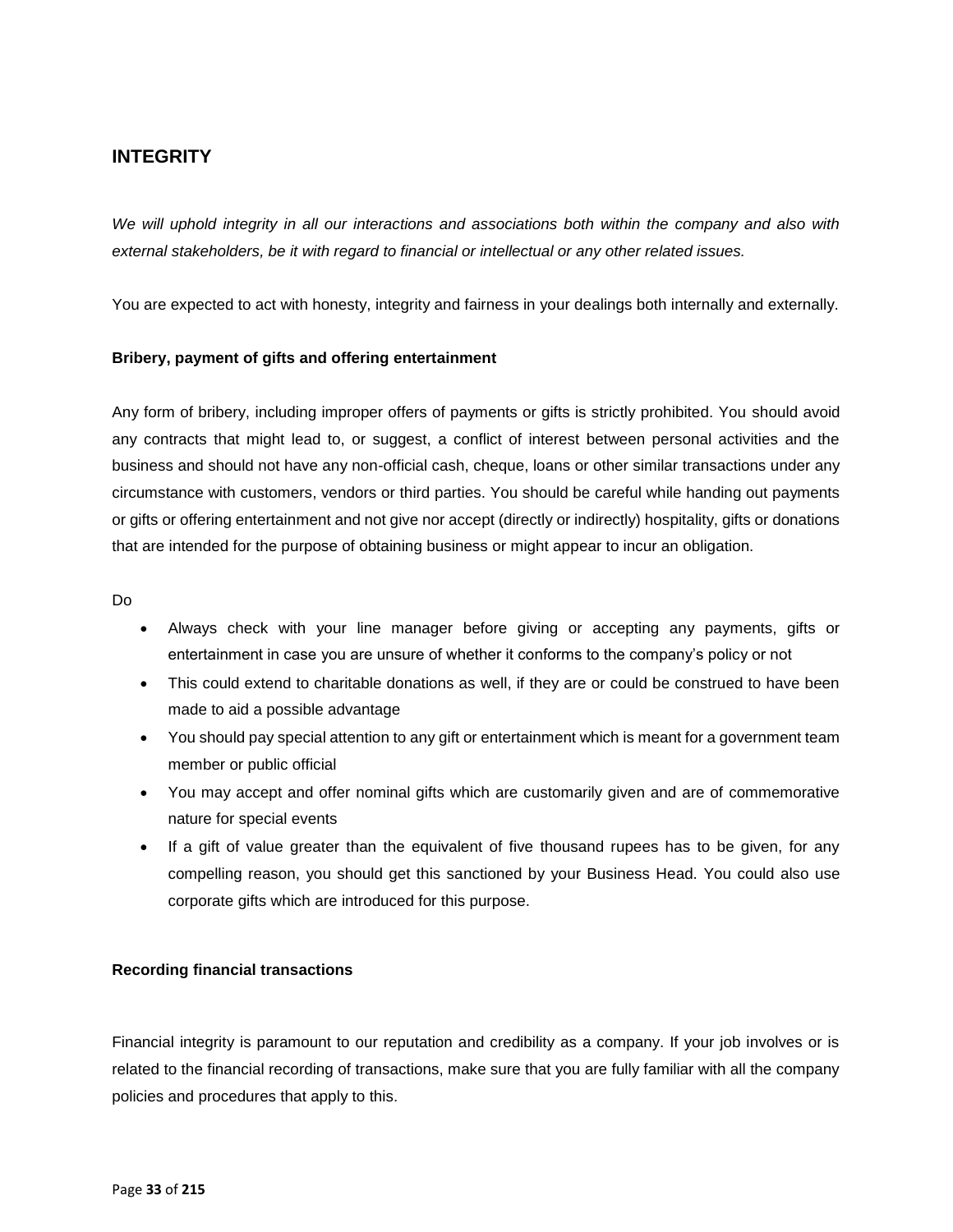- You are expected to record all transactions correctly and to the best of your knowledge
- In case of an error, please inform your line manager so that the necessary corrections can be made

### **Intellectual property rights**

The Godrej intellectual property rights, which include our logos, copyrights and patents among other proprietary company know how, are intrinsic to the identity and business of our company. You are responsible for ensuring that they are properly used, in accordance with the related guidelines.

### Do

- Any usage of the logo or brand elements should be in line with the brand guidelines and after appropriate sanctions
- Ensure a written agreement is in place before allowing a third party to use any logo or brand elements
- Any use of the intellectual property rights of others also should be basis the agreement by with the owner of those rights
- Report any suspect misuse of logos, copyrights, patents or other Godrej intellectual property to your Legal Department
- Always consult your Legal Department before responding to any query or comment on intellectual property rights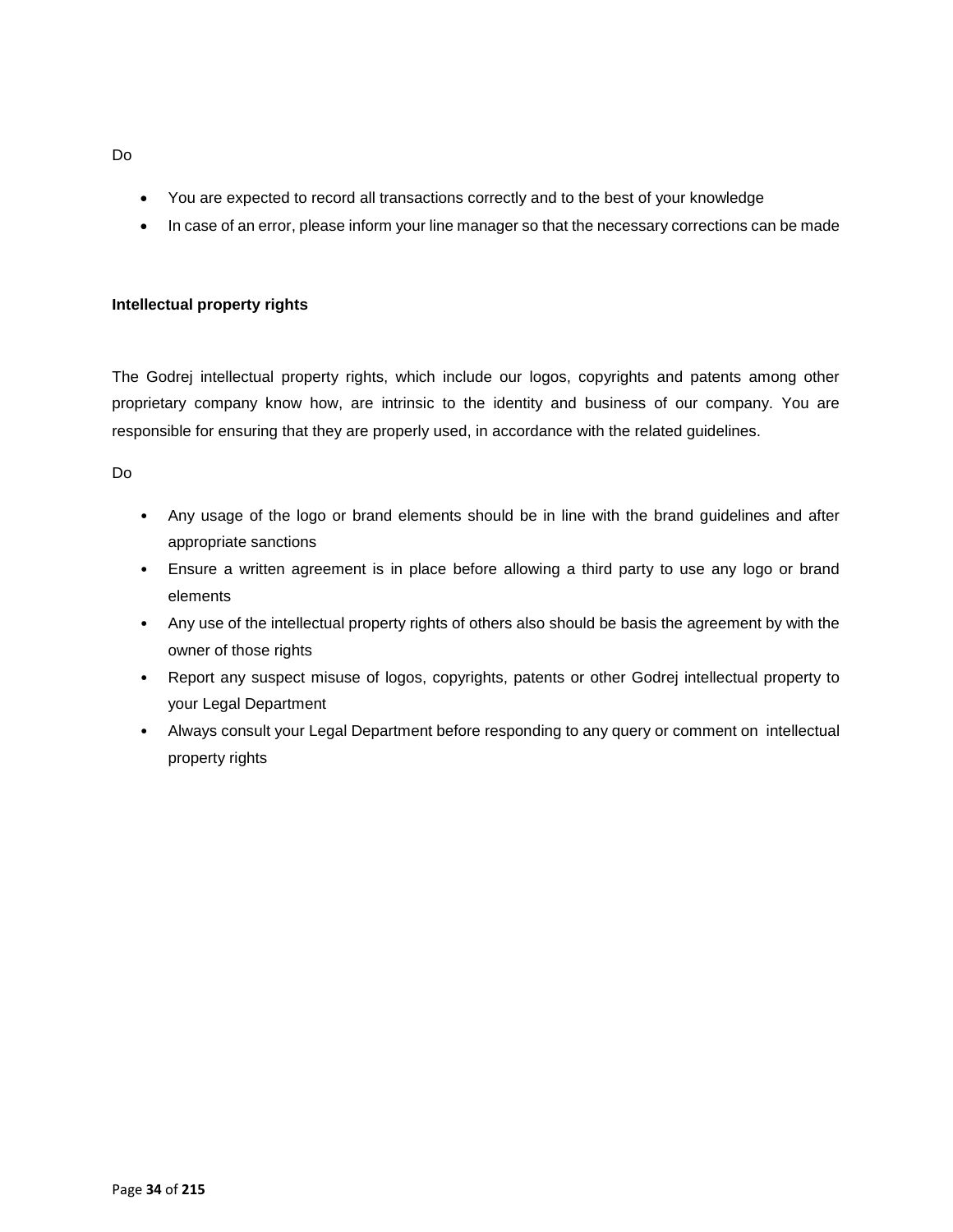# **QUALITY**

*We deliver high quality products and services to delight our customers and continuously explore new ways of improving our offering.* 

Godrej is committed to delighting customers, both in India and abroad through continuous improvement in quality, cost and customer service.

You are expected to follow the guidelines laid down in the Quality Policy of your company and should ensure that poor quality is never accepted or permitted to pass. Moreover, you are strongly encouraged to strive for continuous improvement in your area of work and recommend improvements in other areas, wherever and whenever possible.

- Ensure that you adhere to and maintain high standards of quality in all your work
- Recommend changes and improvements which could improve the quality of our offerings
- Please refer to the appropriate Quality Policy for your company for further details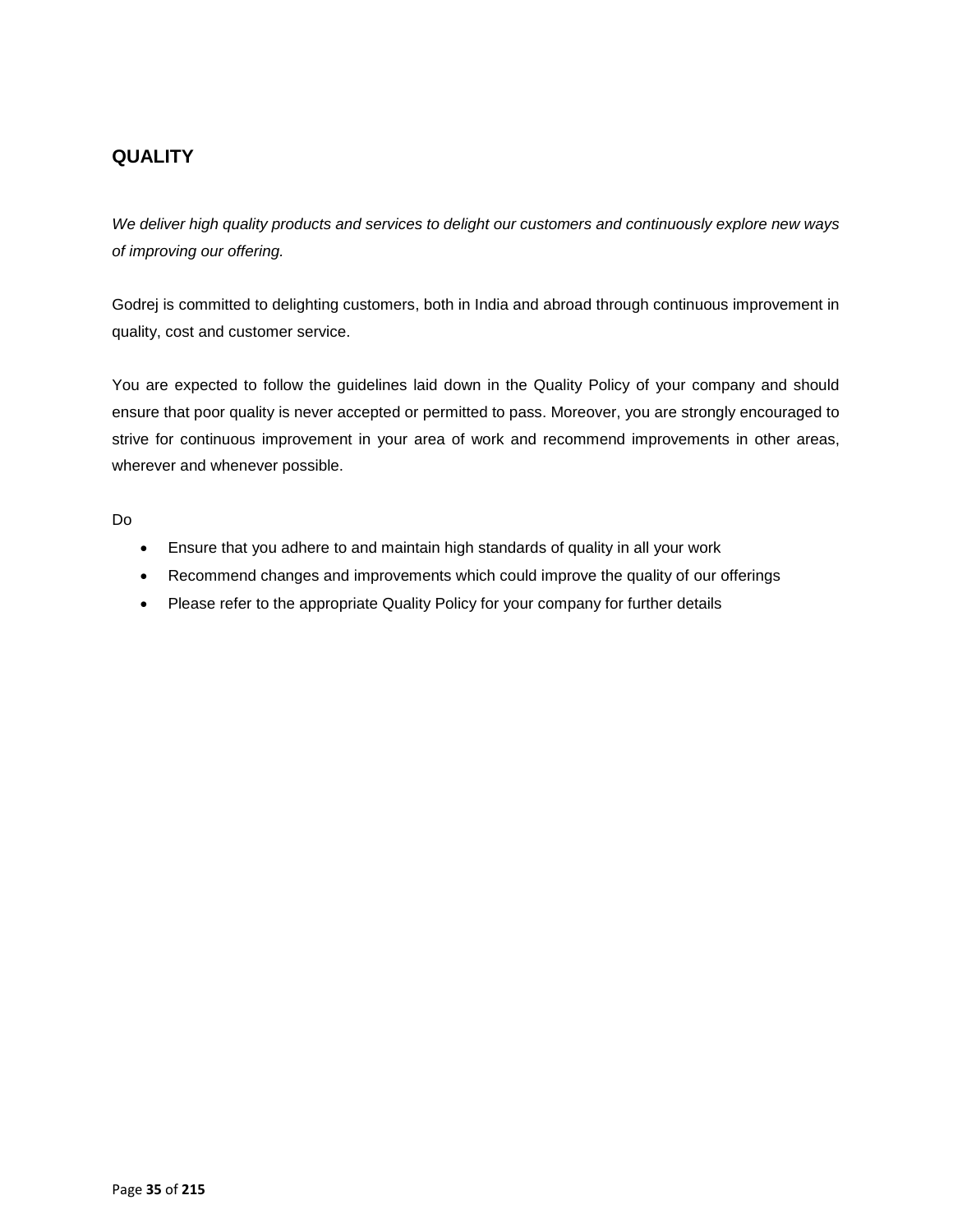# **SAFETY AND HEALTH**

*We remain committed to protecting and building a safe and healthy workplace.* 

Godrej is committed to building and maintaining a safe and healthy workplace and provides a safe and healthy working environment, equipment and systems of work for all team members. You are expected to ensure that you adhere to all norms and comply with all relevant statutory provisions pertaining to this. The company also provides the information, training and supervision needed for this purpose.

- Ensure that you are familiar with all guidelines and follow them closely they help us maintain a safe and healthy workplace
- In case you find an unsafe situation or incident occurring, intervene and report it immediately to your line manager
- You can refer to the Health and Safety Policy for further details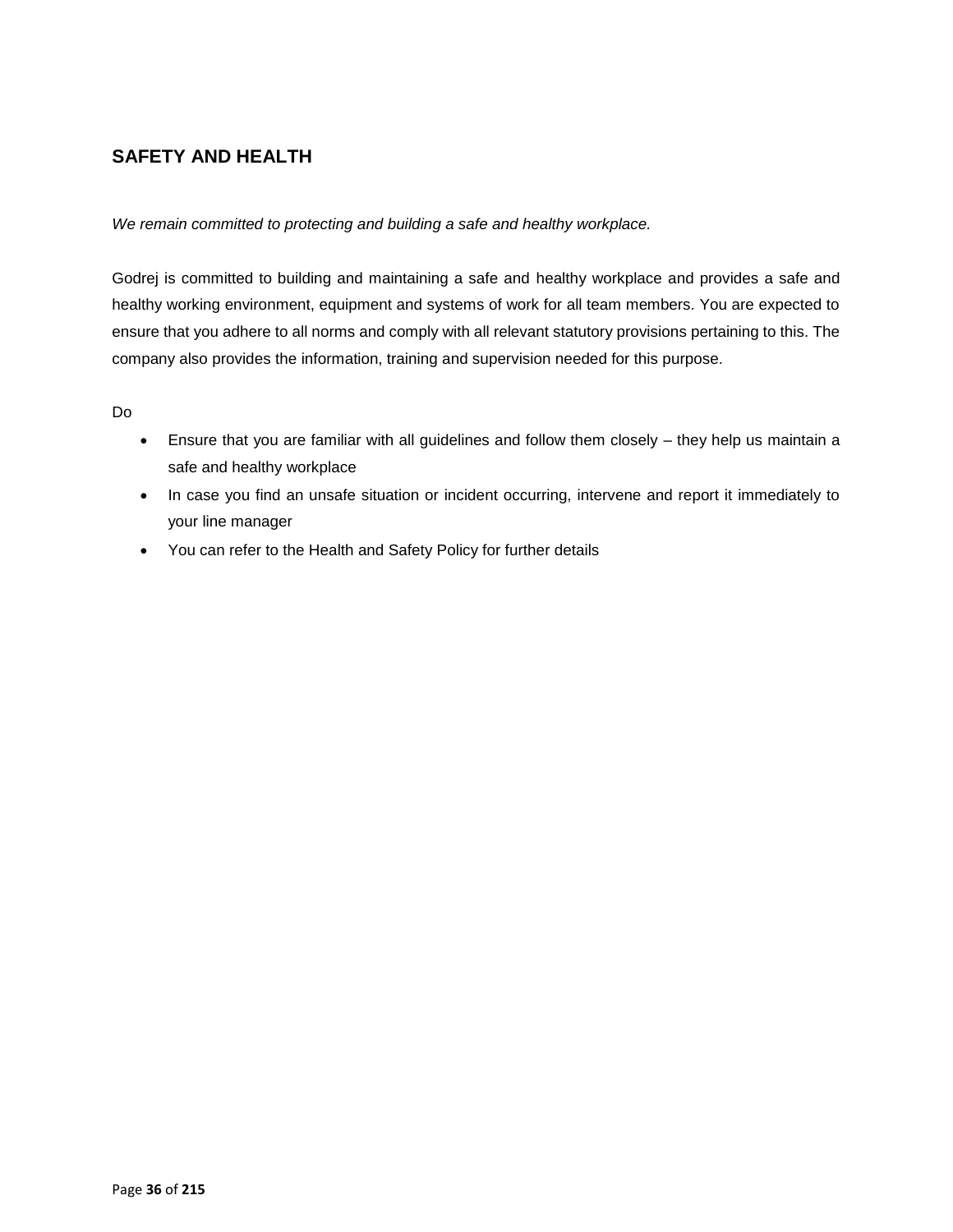# **VIOLATION OF THE CODE OF CONDUCT AND DUTY TO REPORT**

The Code of Conduct is freely available and all Godrej team members must thoroughly familiarize themselves with it.

You are expected to strictly adhere to the principles outlined in the Code of Conduct. Since the Code of Conduct cannot cover every conceivable situation which you might confront in the conduct of your daily business, you are advised to use common sense and good judgment in extending and applying these principles. In cases of doubt, or for necessary clarification, you are advised to seek advice from your Business Head or the Corporate HR Head. If you violate any clause in the Code of Conduct, you are liable to stern disciplinary action which could include termination of employment and such action as may be permissible under the law.

In the event of a breach of any of the confidentiality clauses, you will be liable for all damages, including actual damages and lost profits caused to the company, as well as termination of employment without notice. You must also allow the company to adjust and or recover such damages from the dues payable to you by the company.

### **Duty to Report**

Each of us is responsible for building and maintaining the reputation of our company. It is our duty to assume responsibility for our own choices and actions and also to speak up and take action if someone else is not adhering to our Business Principles. You should report any breach directly to your Business Head. Should this involve a Group Management Committee (GMC) member, you are advised to bring the matter to the notice of the Chairman of the Godrej Group. The company will make every effort to protect team members making genuine complaints if they face retaliatory action from the accused party.

- Thoroughly familiarise yourself with the Code and Conduct and take responsibility for your actions
- Report any misconduct or deviance from the Code of Conduct to the Business Head or the Chairman
- Please refer to the Whistleblower Policy for further details on this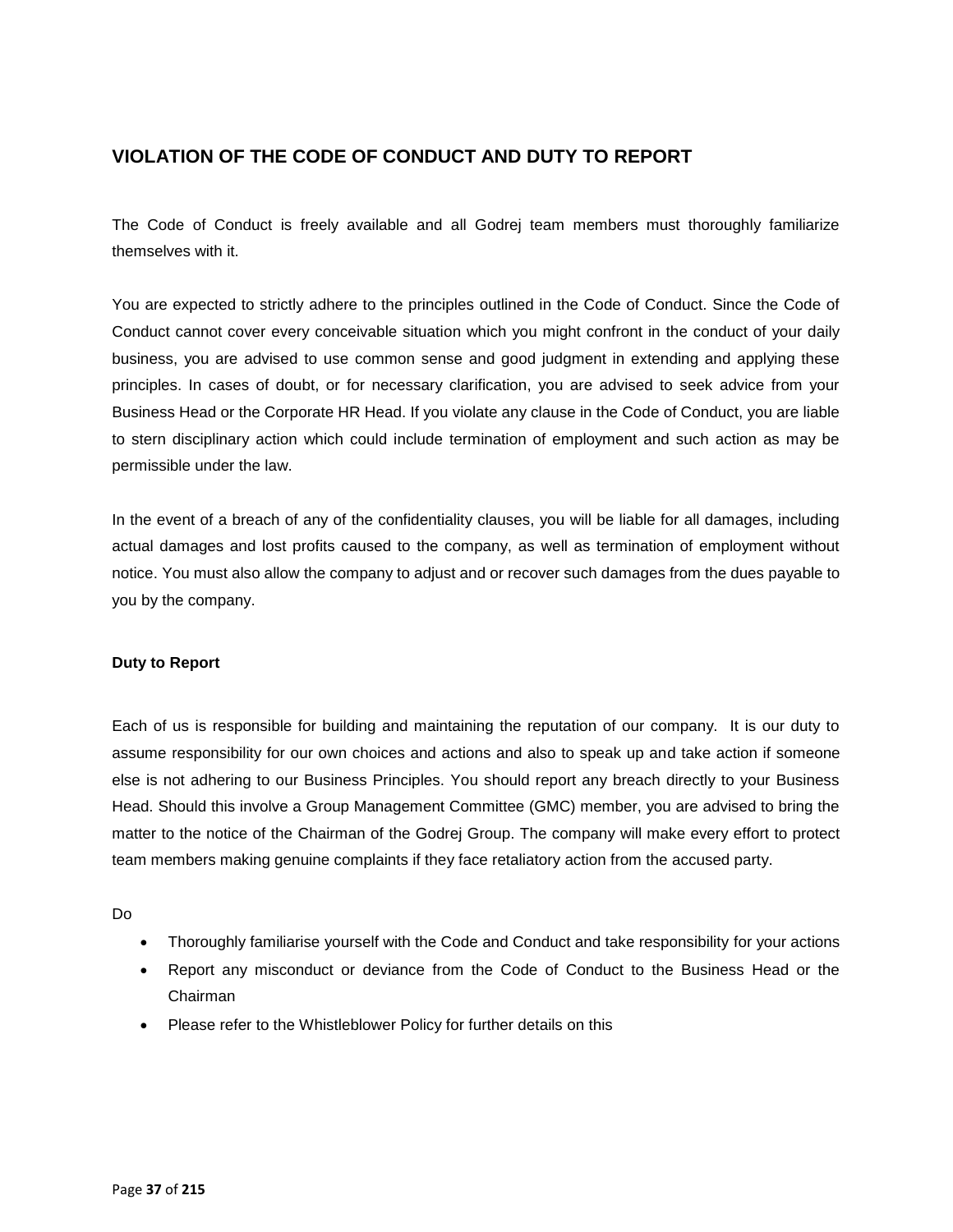# **GUIDELINES OF THE WHISTLEBLOWER POLICY**

The purpose of the Whistleblower Policy is to allow you to raise concerns about unacceptable, improper or unethical practices being followed in the organization, without necessarily informing your superior. You will be protected against any adverse action and/ or discrimination as a result of such a reporting, provided it is justified and made in good faith.

### **Issues governed by this policy**

Under this policy, you may raise concerns about unacceptable, improper or unethical practices being followed in the organization, without necessarily informing your superior.

### **Safeguarding your interests**

You will be protected against any adverse action and/ or discrimination as a result of a reporting under this policy, provided it is justified and made in good faith. The issues raised could include:

- Reporting in good faith, your belief that there is waste of organization funds
- Reporting in good faith the violation or suspected violation of a law, rule or regulation
- Participating in or giving information in an investigation, hearing, court proceeding, legislative or other inquiry, or other administrative review
- Objecting or refusing to carry out a directive that you believe in good faith, may violate a law, rule or regulation.

The organisation is forbidden from taking any adverse action against you for exercising your rights as listed above. Adverse action is defined as:

- Discharging you
- Threatening you
- Discriminating against your employment

### **Lodging a complaint**

If you have a genuine complaint or concern about any fraud or violation of a law, rule or regulation or unacceptable, improper or unethical practice, you may raise this with your superior, the Whistleblowing Officer or the Audit Committee.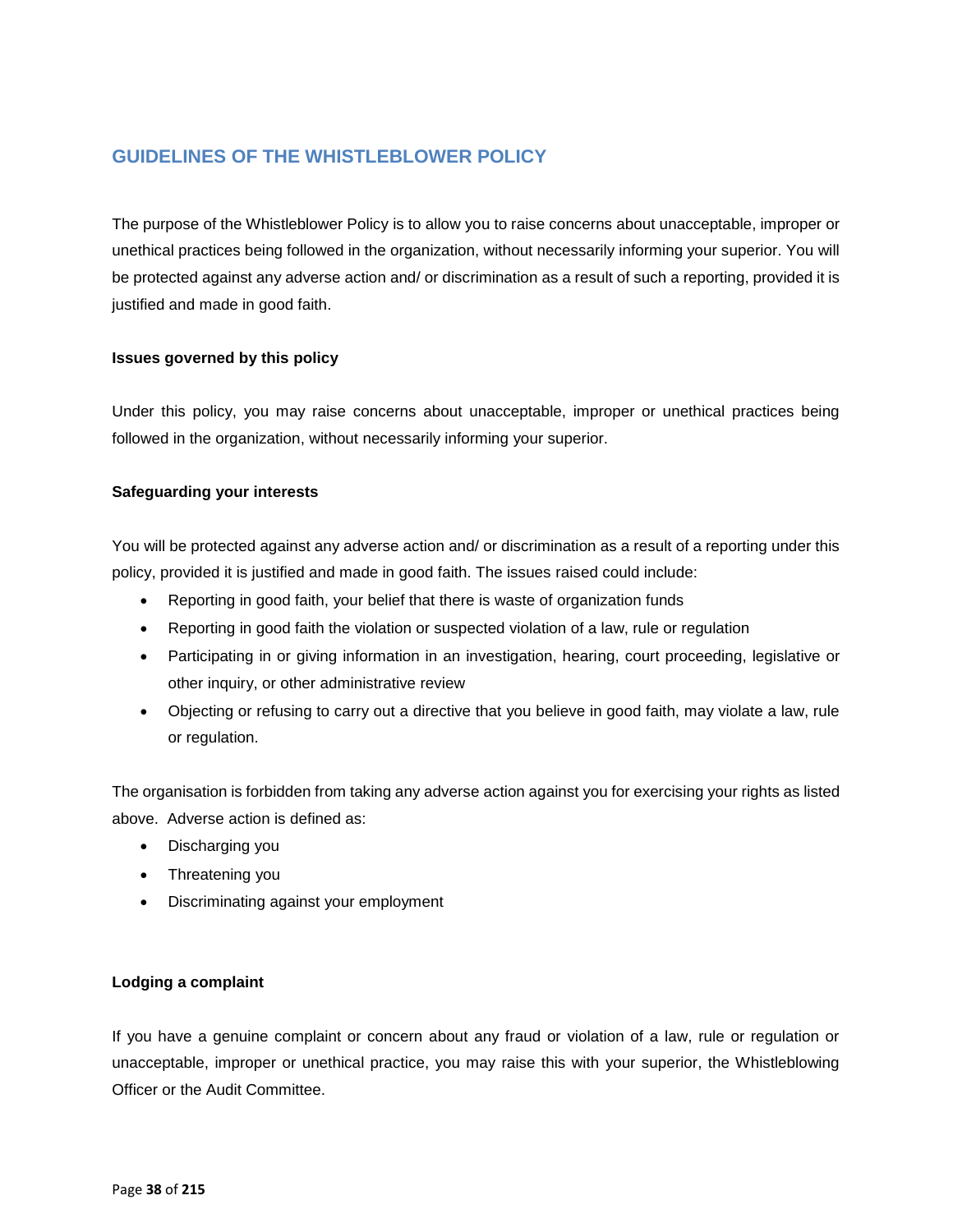## **Whistleblowing Officer**

Mr. V. Swaminathan has been appointed the 'Whistleblowing Officer', with effect from May 1, 2010.

He can be contacted at:

Postal Address: Pirojshanagar, Eastern Express Highway, Vikhroli East, Mumbai – 400079, Maharashtra, India

Telephone Number: 91-022-25194403/ 91-9819825526

Email Address: ve.swaminathan@godrejinds.com

He is responsible for the following:

- To receive and record any complaints under this policy
- To ensure confidentiality of any whistleblowing complainant who requests that the complaint be treated in confidence
- To prepare a report of any whistle blowing complaint and send the report promptly to the Audit Committee Members. A copy of the report will be simultaneously sent to the Managing Director and Executive Director for investigation. The Managing Director/ Executive Director, after investigation, will submit a report to the Audit Committee for discussion and decision. The Audit Committee members will then discuss the complaint and take necessary action.
- To communicate the decision of the Audit Committee to the complainant

## **Audit Committee**

You are also free to communicate your complaints directly to the following members of the Audit Committee, without involving the Whistleblowing Officer.

1. Mr. F. P. Sarkari

Postal Address: Sethna Bhabha Building, B. Jaykar Marg, Mumbai 400002, Maharshtra, India Telephone Number: 91-022-23854348 Email Address: [gulnarfali@aol.com](mailto:gulnarfali@aol.com) 2. Mr. S. A. Ahmadullah Postal Address: 52, Jupiter, 1, Anstey Road, Cumballa Hill, Mumbai 400026, Maharshtra, India Telephone Number: 91-022-23865989 Email Address: [globetheatres@vsnl.net](mailto:globetheatres@vsnl.net)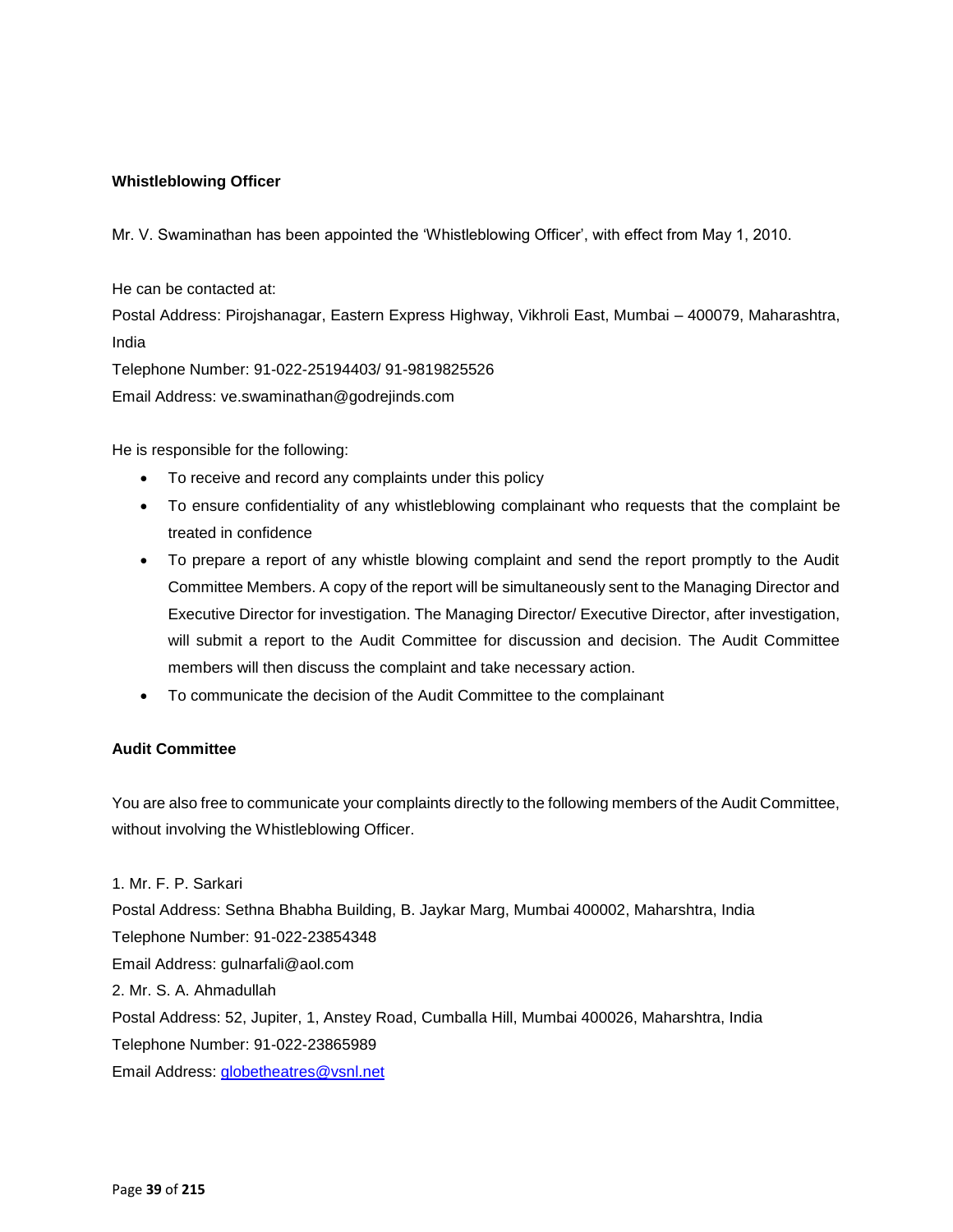# **POLICY ON PREVENTION OF SEXUAL HARASSMENT AT THE WORKPLACE**

# **1. OVERVIEW**

### **1.1. Objectives**

The Godrej Group is committed to creating and maintaining an atmosphere in which our employees can work together, without fear of sexual harassment, exploitation or intimidation. Every employee should be aware that we are strongly opposed to sexual harassment and that such behaviour is prohibited both by the law and the Group policy. We intend to take all necessary action(s) required to prevent, correct and if necessary, discipline behavior which violates this policy.

### **1.2. Applicability**

- All permanent employees of Godrej Industries Limited in India.
- Employees here refer to and include regular, temporary, ad hoc, daily wage employees, contract workers and also include probationers, trainees, apprentices or the equivalent, referred to by any such other term.
- This extends to all offices, units, factories or any place visited by the employee during the course of employment and transportation provided for work related travel.

## **2. GUIDELINES**

### **2.1. Definition of Sexual Harassment**

Sexual harassment includes any one or more of the following unwelcome acts or behaviour (whether directly or by implication):

- i. Physical contact and advances; or
- ii. A demand or request for sexual favours; or
- iii. Making sexually coloured remarks; or
- iv. Showing pornography; or
- v. Any other unwelcome physical, verbal or non-verbal conduct of sexual nature.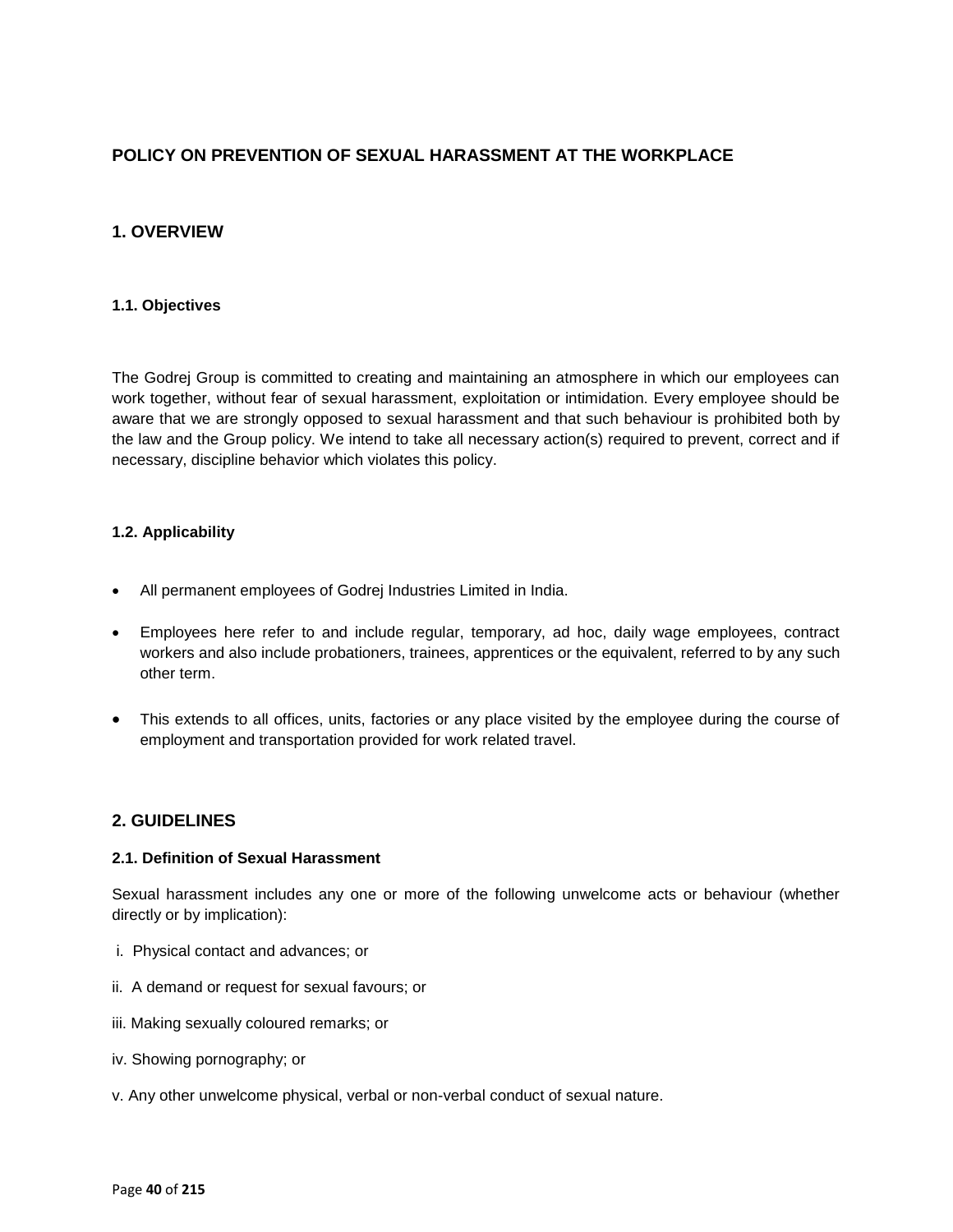The following circumstances, among others, if it occurs or is present in relation to or connected with any act or behaviour of sexual harassment, may amount to sexual harassment:

i. Implied or explicit promise of preferential treatment in your employment; or

ii. Implied or explicit threat of detrimental treatment in your employment; or

iii. Implied or explicit threat about your present or future employment status; or

iv. Interference with your work or creating an intimidating or offensive or hostile work environment for you; or

v. Humiliating treatment likely to affect your health or safety.

## **2.2. Complaints Committee**

A Complaints Committee has been formed to redress any complaints of sexual harassment, This committee is headed by Tanya Dubash**,** Executive Director & Chief Brand Officer, Godrej Industries. The other members of this committee are mentioned in Annexure 1.

### **2.3. Filing a complaint**

- If you believe that you have been subjected to sexual harassment, you should file a complaint with the committee
- You can file complaint orally, telephonically, through e-mail or in writing with any of the members of the committee
- There is no stipulated format to file a complaint
- Please refer to Annexure 1 for contact details of the members of the Complaints Committee
- Complaints made orally or telephonically will be subsequently documented by the committee member(s) or a representative of them, prior to initiating an investigation
- You will need to self-attest this document
- Since the objective of this policy is to ensure a work environment free of any sexual harassment, it is necessary for you to identify yourself. It will be difficult to address anonymous complaints. However, we will make every effort to maintain the confidentiality of information shared.